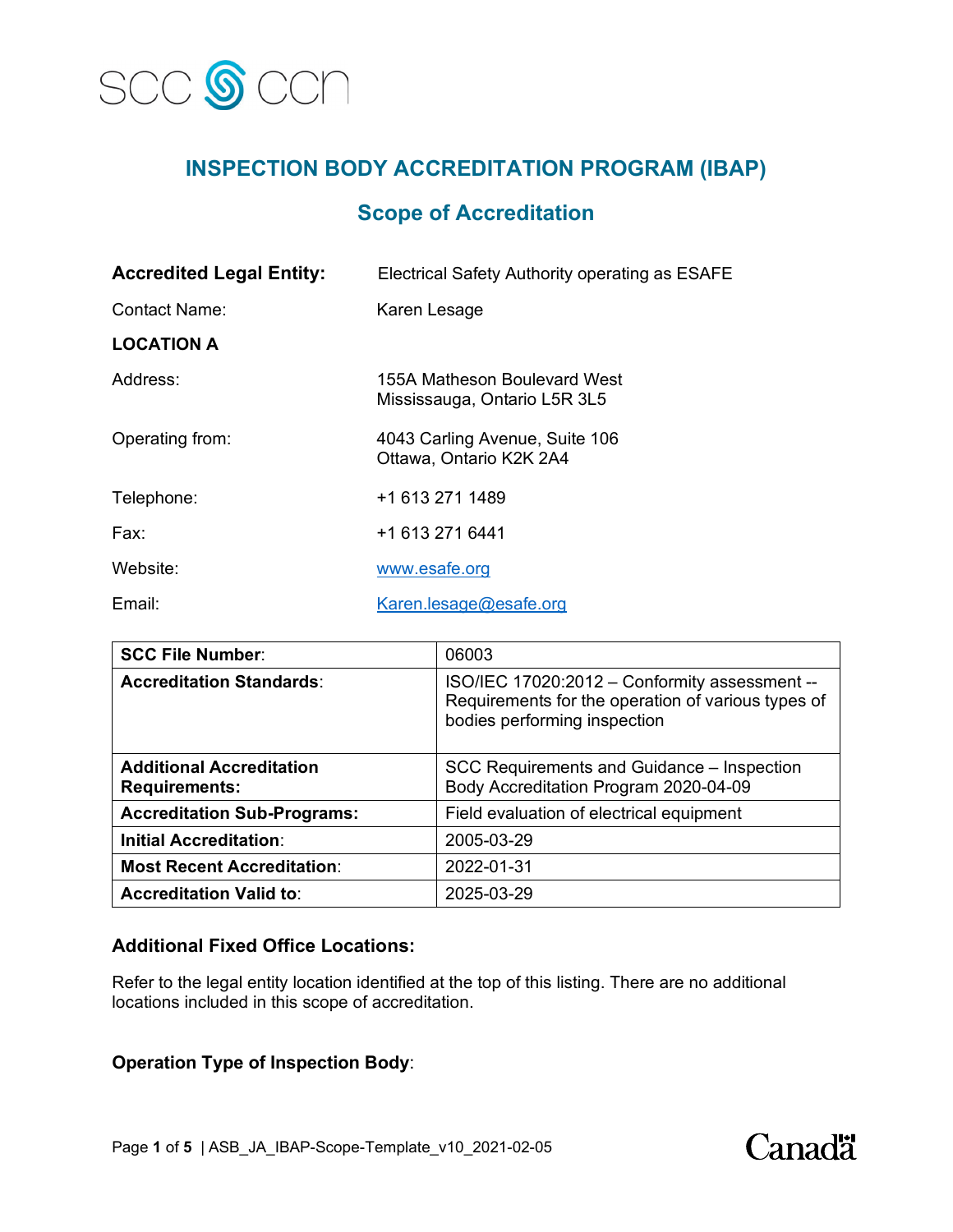

ISO/IEC 17020, Conformity assessment — Requirements for the operation of various types of bodies performing inspection, Annex A Independence requirements for inspection bodies, Type A most closely resembles the operation type operated by this organization. The inspection body shall be independent of the parties involved. The inspection body and its personnel shall not engage in any activities that may conflict with their independence of judgment and integrity in relation to their inspection activities. In particular, they shall not be engaged in the design, manufacture, supply, installation, purchase, ownership, use or maintenance of the items inspected. An inspection body shall not be a part of a legal entity that is engaged in design, manufacture, supply, installation, purchase, ownership, use or maintenance of the items inspected. The inspection body shall not be linked to a separate legal entity engaged in the design, manufacture, supply, installation, purchase, ownership, use or maintenance of the items inspected by the following: 1) common ownership, except where the owners have no ability to influence the outcome of an inspection; 2) common ownership appointees on the boards or equivalent of the organizations, except where these have functions that have no influence on the outcome of an inspection; 3) directly reporting to the same higher level of management, except where this cannot influence the outcome of an inspection; 4) contractual commitments, or other means that may have an ability to influence the outcome of an inspection.

#### **Scope of Accreditation:**

| Base program:     | SPE-1000 Field Evaluation/Special Inspection                          |
|-------------------|-----------------------------------------------------------------------|
| <b>Inspection</b> | SPE-1000: Model code for the field evaluation of electrical equipment |
| <b>Standards</b>  | <b>Canadian Electrical Code</b>                                       |

#### **I: Electrical Equipment Program**

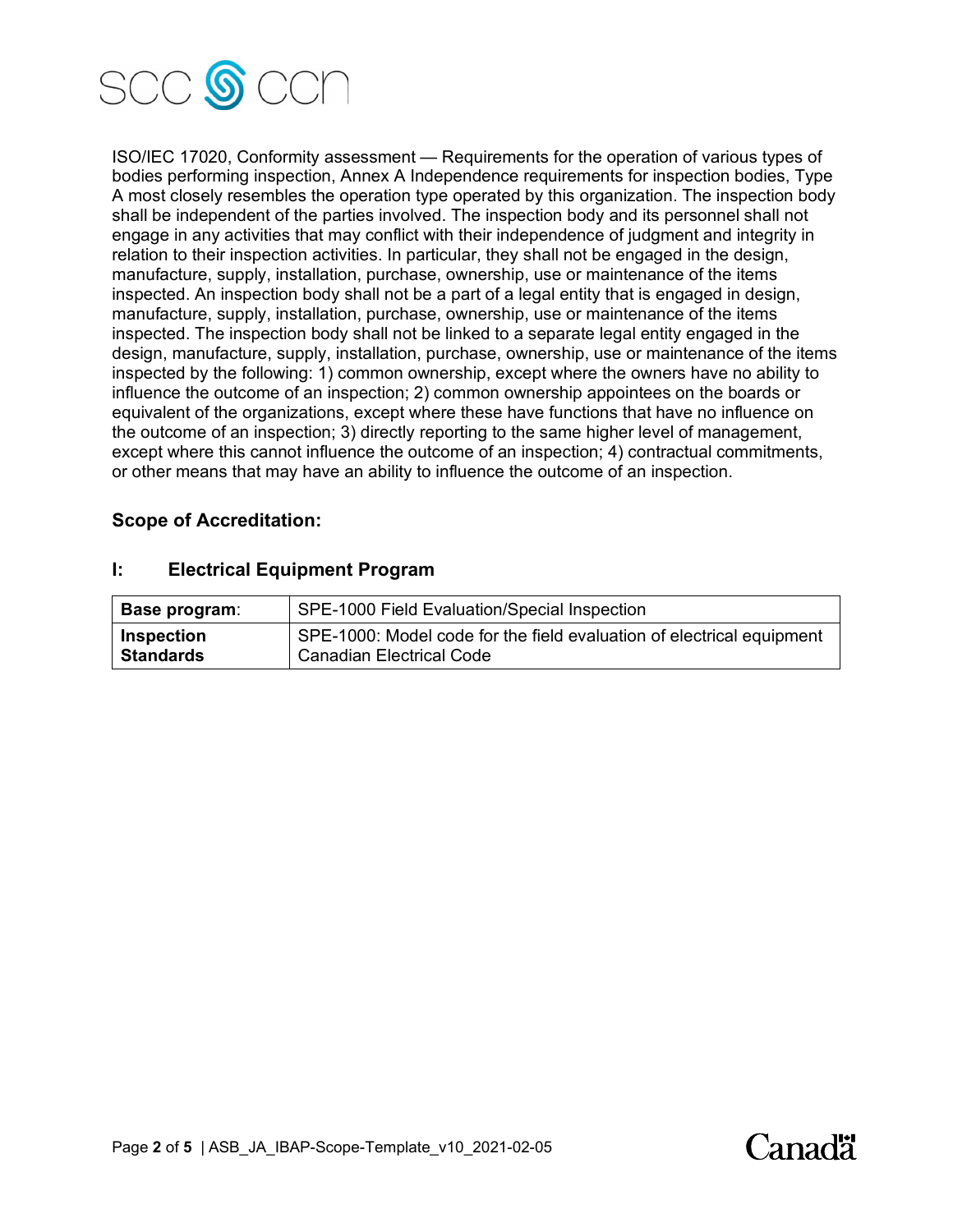



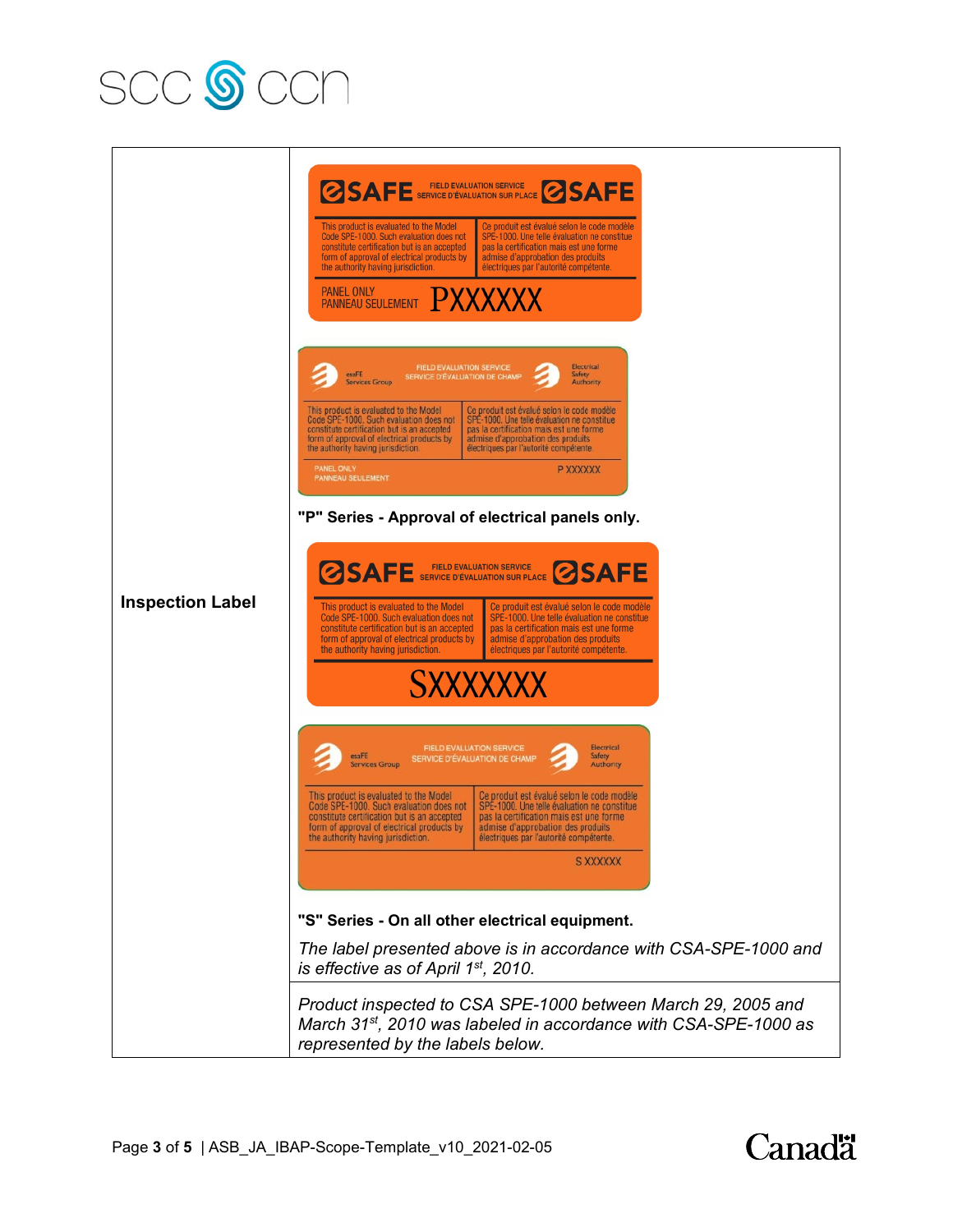

|                                  | <b>Electrical Approval</b><br><b>Electrical</b><br>Approbation<br><b>Safety</b><br><b>Authority</b><br><b>EVALUATION BASED ON</b><br><b>EVALUATION A PIED</b><br>MODEL CODE CSA SPE-1000<br>D'OEUVRE DE L'APPAREILLAGE<br>FOR THE FIELD EVALUATION OF<br><b>ÉLECTRIQUE BASÉE SUR</b><br><b>ELECTRICAL EQUIPMENT.</b><br>LE CODE CSA SPE-1000<br>THIS EVALUATION DOES NOT CONSTITUTE A CERTIFICATION<br><b>CETTE EVALUATION NE CONSTITUE PAS UNE CERTIFICATION</b><br>PANEL ONLY<br>LAMBRISER SEULEMENT<br>105003<br>"P" Series - Approval of electrical panels only.<br><b>Electrical Approval</b>                                                                                                                                                                                                                                                                                                                                                                                                                                                                      |  |
|----------------------------------|-------------------------------------------------------------------------------------------------------------------------------------------------------------------------------------------------------------------------------------------------------------------------------------------------------------------------------------------------------------------------------------------------------------------------------------------------------------------------------------------------------------------------------------------------------------------------------------------------------------------------------------------------------------------------------------------------------------------------------------------------------------------------------------------------------------------------------------------------------------------------------------------------------------------------------------------------------------------------------------------------------------------------------------------------------------------------|--|
|                                  | <b>Electrical</b><br><b>Safety</b><br>Approbation<br><b>Authority</b><br>lectrique<br><b>EVALUATION BASED ON</b><br><b>EVALUATION À PIED</b><br>D'OEUVRE DE L'APPAREILLAGE<br>MODEL CODE CSA SPE-1000<br>FOR THE FIELD EVALUATION OF<br><b>ÉLECTRIQUE BASÉE SUR</b><br>ELECTRICAL EQUIPMENT.<br>LE CODE CSA SPE-1000<br>THIS EVALUATION DOES NOT CONSTITUTE A CERTIFICATION<br>CETTE ÉVALUATION NE CONSTITUE PAS UNE CERTIFICATION<br>s<br>150007<br>"S" Series - On all other electrical equipment.                                                                                                                                                                                                                                                                                                                                                                                                                                                                                                                                                                    |  |
| Locations:                       | A                                                                                                                                                                                                                                                                                                                                                                                                                                                                                                                                                                                                                                                                                                                                                                                                                                                                                                                                                                                                                                                                       |  |
| Scope of<br><b>Accreditation</b> | The performing of field evaluations/special inspections and the<br>application of approval labels on electrical equipment and systems in<br>accordance with all of the following:<br>As identified in the scope of CSA SPE-1000 Model Code for the field<br>evaluation/special inspection of electrical equipment, but excluding<br>wire and cable products;<br>a)<br>wiring devices;<br>b)<br>equipment for use in hazardous locations;<br>c)<br>medical electrical equipment and systems;<br>d)<br>components* that will require further evaluation as part of a<br>e)<br>complete assembly, such as switches, relays, and timers;<br>equipment connected to line voltage in excess of 46 kV;<br>f)<br>manlifts, elevators, climb assists and similar systems (other than<br>g)<br>their associated control panels); and<br>any equipment that is not permitted to be field evaluated as<br>h)<br>directed by an AHJ (such as air-cleaning equipment that<br>intentionally produces ozone).<br>*Field evaluation/special inspection only applies to equipment that is |  |
|                                  | capable of being connected to the supply in accordance with the<br>Canadian Electrical Code, Part I.                                                                                                                                                                                                                                                                                                                                                                                                                                                                                                                                                                                                                                                                                                                                                                                                                                                                                                                                                                    |  |